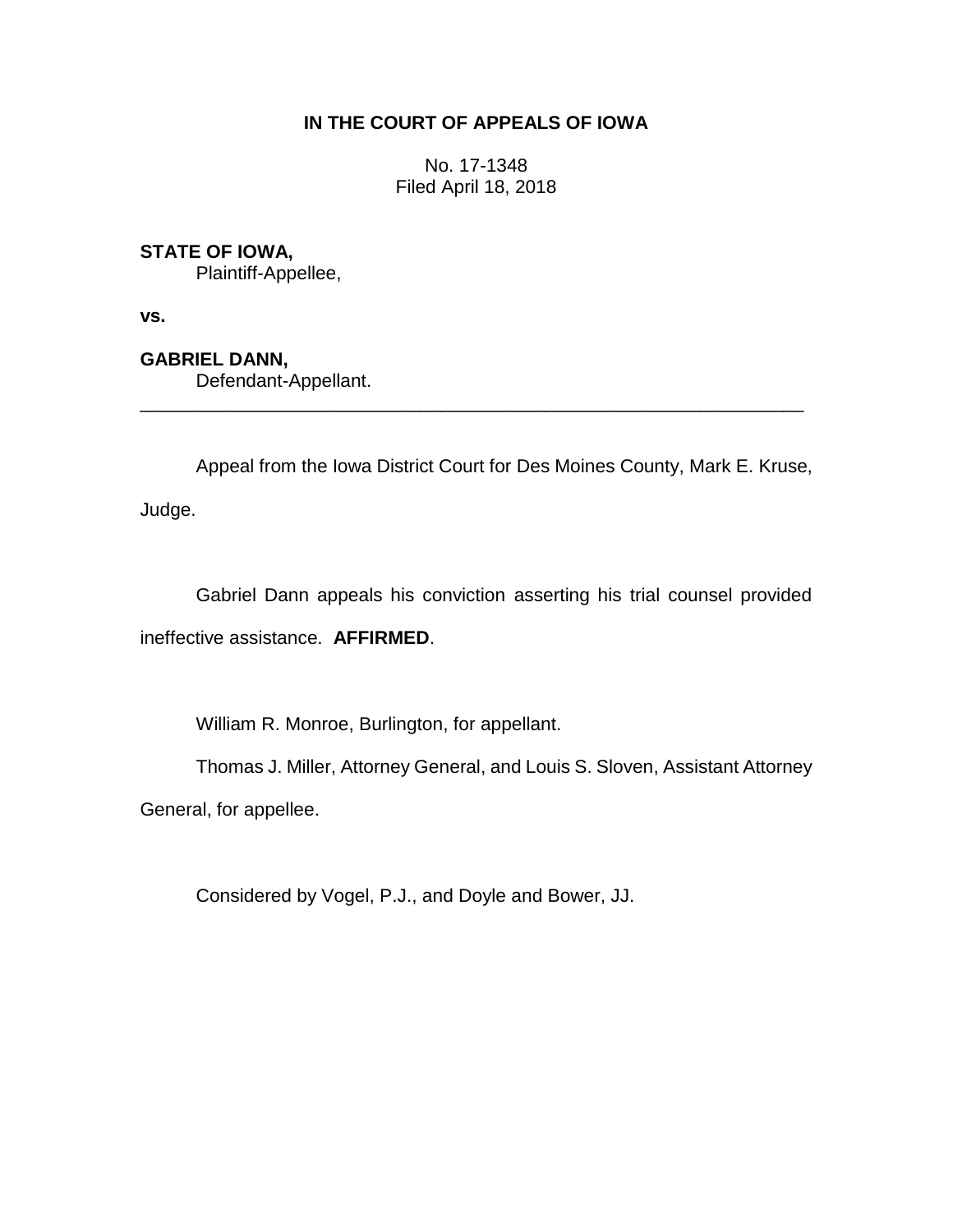## **VOGEL, Presiding Judge.**

Gabriel Dann appeals his conviction following his guilty plea for forgery, in violation of Iowa Code sections 715A.2(1)(d) and 715A.2(2)(a)(3) (2017). He contends his trial counsel was ineffective for failing to request his plea be conditioned on the court's willingness to accept the plea agreement or a more favorable disposition under Iowa Rule of Criminal Procedure 2.10(3) and for failing to file a motion in arrest of judgment. The State asserts the record is inadequate on direct appeal to address these claims, asking us to preserve them for postconviction relief.

Dann acknowledges no motion in arrest of judgment was filed in this case, so he raises his challenges to the guilty plea through an ineffective-assistance-ofcounsel claim. *State v. Straw*, 709 N.W.2d 128, 133 (Iowa 2006) (noting a challenge to a guilty plea is not barred "if the failure to file a motion in arrest of judgment resulted from ineffective assistance of counsel"). To prove his ineffective-assistance claim, Dann must prove counsel failed to perform an essential duty and the failure resulted in prejudice. *See id*. The prejudice burden requires proof "there is a reasonable probability that, but for counsel's errors, he or she would not have pleaded guilty and would have insisted on going to trial." *Id*. When an ineffective-assistance claim is made on direct appeal, we must first determine whether the record is adequate to address the claim made. *State v. Johnson*, 784 N.W.2d 192, 198 (Iowa 2010). "[M]ost claims of ineffective assistance of counsel in the context of a guilty plea will require a record more substantial than the one [available on direct appeal]." *Straw*, 709 N.W.2d at 138.